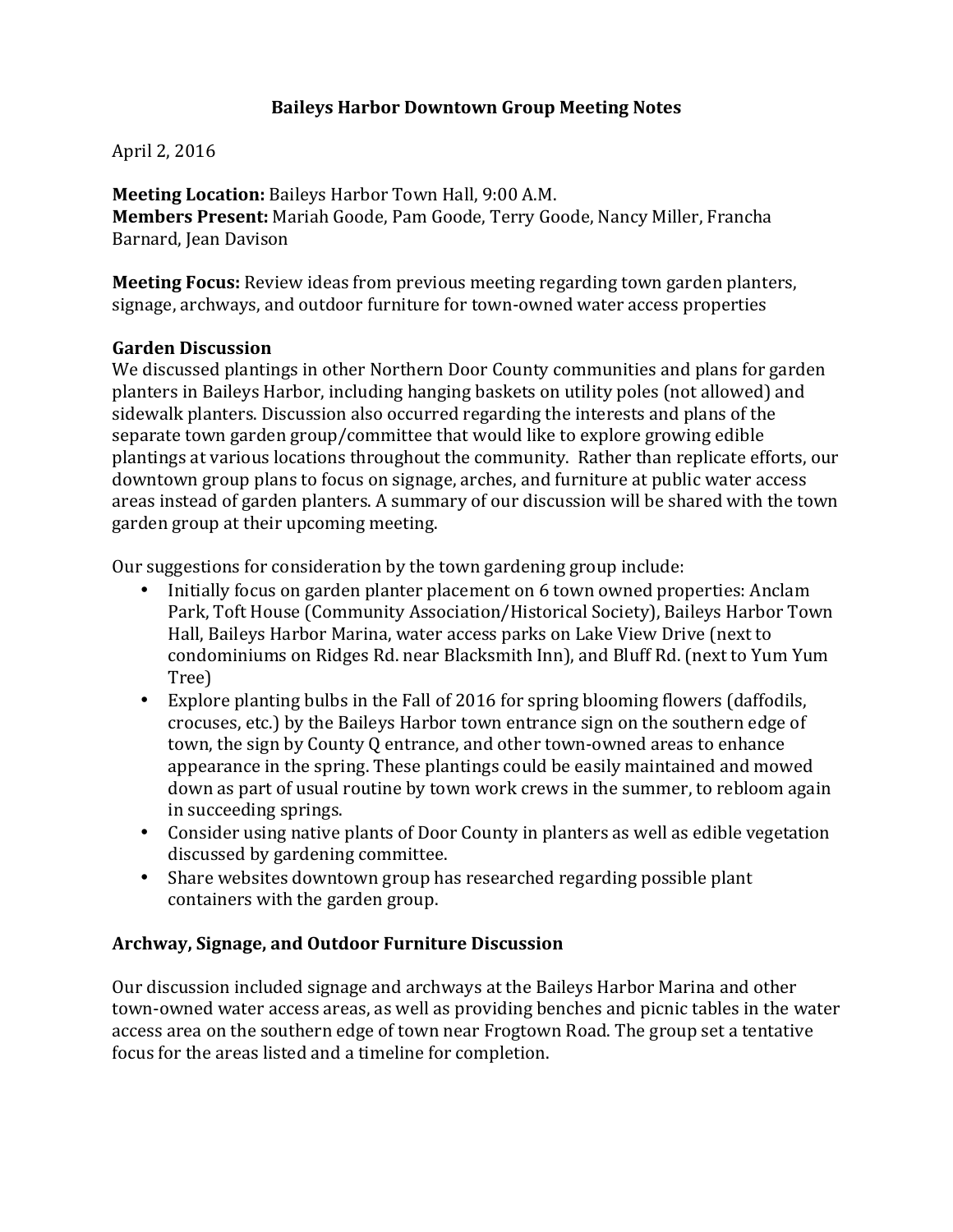# **Spring 2016**

- Share the downtown group's suggested plan and timeline with members of the Baileys Harbor Town Board, requesting permission to proceed to action steps.
- Explore potential funding sources for signage, entrance archways, and outdoor furniture at specified locations.

### **During Spring/Summer 2016 (if permission and funding are approved)**

- 1. Install sign noting public water access (approximate cost: \$185 small / \$275 medium to large size) at currently unnamed entry park on southern edge of town. This sign would be like the signs installed near other water access locations in town. This water access park will also need to be named.
- 2. Explore feasibility of creating, at a later date, a gravel pathway from street-side parking along Highway 57 near the Square Rigger Motel to the park area as well as a gravel path behind the guardrail for pedestrians to safely travel to and from Frogtown Road to town.
- 3. Pursue potential funding sources through the town board and grant writing for benches and picnic tables for water viewing enjoyment (approximate costs for picnic tables:  $$375$  – plain or  $$500$  with memorial, benches:  $$250$  – plain or  $$300$ with memorial)
- 4. Request that the town install split rail fencing (approximate cost is \$250/10 foot section) denoting northern and southern borders of this entry park.
- 5. Ask the town board to provide garbage receptacles for the area.

## **2016 – 2017**

- 1. Explore potential archway/structures for entrances to both water access areas on Lake View Dr. (near condominiums on Ridges Road) and Bluff Road (next to Yum Yum Tree). Archway structures could be commercially purchased or designed and created by Door County artists at town's request. Our discussion included using metal for longevity of arches/structures. Group also discussed utilizing natural materials like Door County fieldstone in some way for columns, planters, short walls.
- 2. Additional public water access areas within the town borders include: North Cote Drive by Kangaroo Lake, Point Drive near Toft Point. No recommendations were made at this meeting regarding posting signs at these water access locations. Future discussions may include these areas.
- 3. An archway/structure and signage at the marina will be discussed further within our downtown group, requesting guidance from town board members regarding their vision for marina and practicality of any signage design that might be developed.